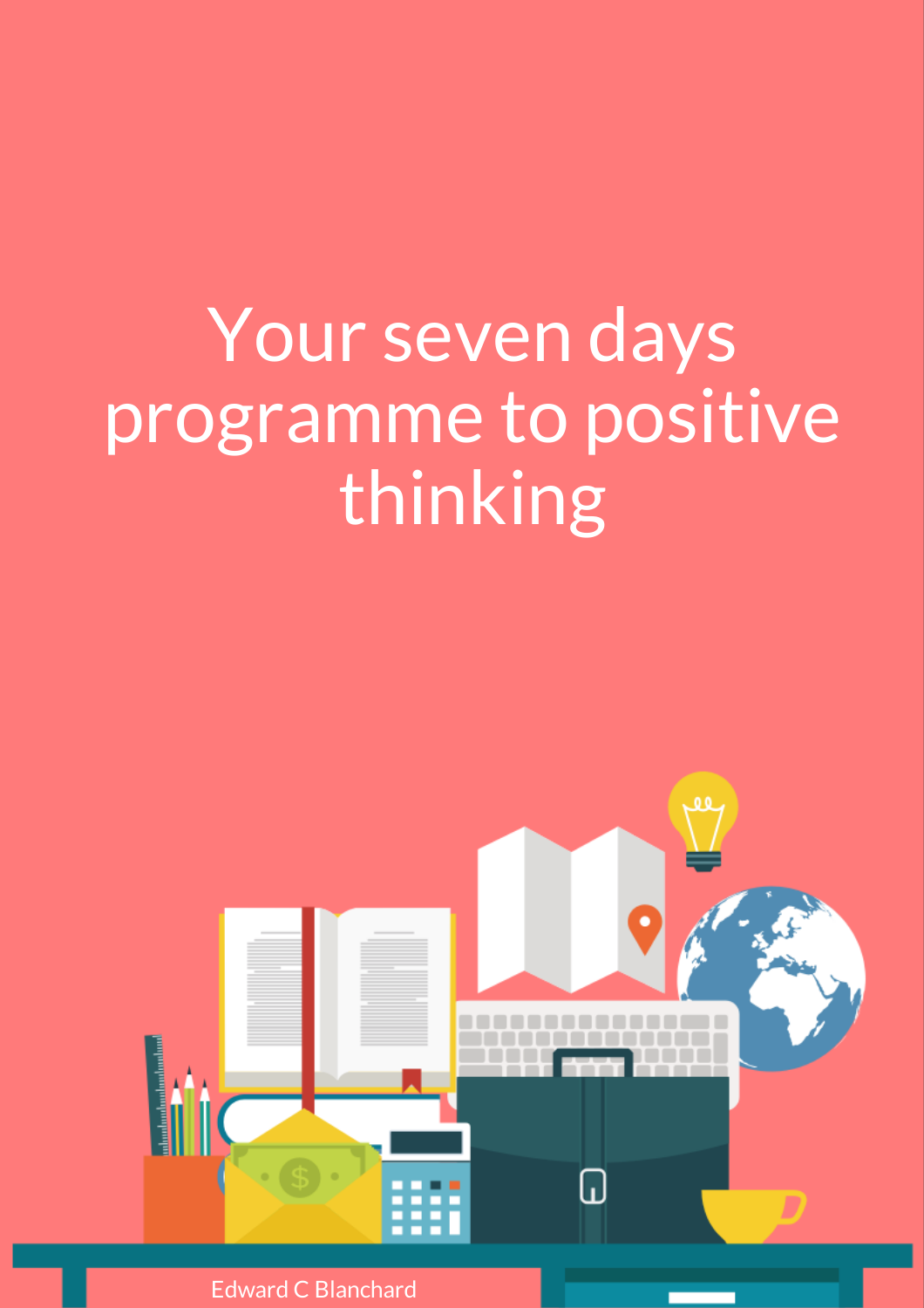## Your seven days programme to positive thinking

### "Enlightenment" Your 7 days programme to Positive thinking

I'm sure you have a bright idea hidden somewhere in the back of your mind that you just can't wait to test out. Of course you're not the only one with the bright idea. So what motivates you to churn those creative, or even inspiring juices to its utmost flavour?

It's always best to set up a personal goal where you can accomplish the most in record time, maybe like mowing the lawn in an hour before the big game on TV. A correct and positive attitude in whatever you do will make things easier, and even enjoyable.

Here are some tips to make it through the week even if you're just sitting in your favourite couch. An idea takes time to form in your head and is always at work while you are busy sitting.

Having a bit of positive thinking can help you realise things that are never thought possible.

#### 1. Take passionate action

Take passionate action towards living your life by design. Talk is cheap. Action = deposits in the bank of a passionately authentic future. Without it, passion is void.

This is a perfect example where dreams are made of where you start by tinkering with your mind, then with your hands. And if the idea weakens, you can always go back to it later until you finish it.

#### 2. Commit to yourself

Commit to yourself as well as those you love to create powerfully a life you can love. Instead of reacting, commit to creating from your heart and soul, out of love rather than fear. The Dream will always be there, but a dream will still be a dream without motion. Be amazed as the transformation begins.

#### 3. Recognise and embrace

Recognise and embrace the thought that each moment is perfect regardless of its outcome. Every time you hit on something that may appear too extreme, why not give it a shot and see if it will work. You will be surprised to see of there are other ways to get the task done in time. If you are not pleased with the outcome, decide to use that moment to learn from and make the appropriate shift.

#### 4. Dwell completely in a place of gratitude

Dwell completely in a place of gratitude Learn to utilise what you have in your hands and make use of it in the most constructive way. Slipping into neediness will become less of a habit when you repeatedly shift towards gratitude, away from poverty consciousness.